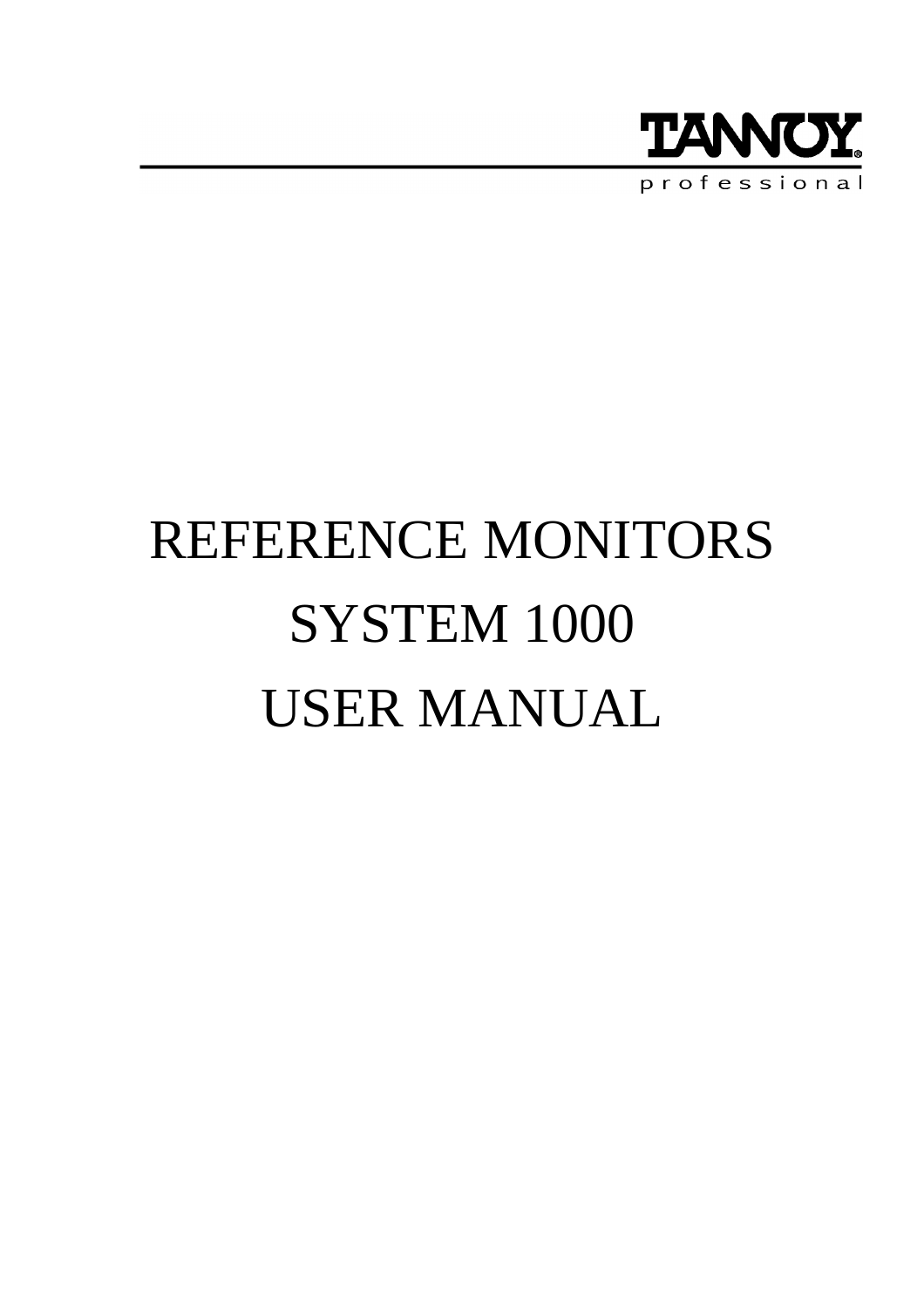# **INTRODUCTION**

Thank you for purchasing Tannoy System 1000 Monitors.

This loudspeaker is a compact, professional near/mid-field reference monitor. Using an advanced 10" Dual Concentric driver, if offers the advantages of point source operation in a very cost-effective design. The attractive octagonal shape of the cabinet with its rounded edge corners and front panel contributes to the excellent acoustic performance of the cabinet.

Due to its point source operation it will perform equally well in both landscape and portait orientations, whether it is used in the near-field on top of the mixing console, or for mid-field monitoring.

This manual is intended to provide the user with some useful advice on how to install and use the loudspeakers, as well as more technical information about how the system is designed, and its detailed specifications. We hope this will help you to get the best results from your monitoring system.

# **OPERATING INSTRUCTIONS**

#### **Unpacking and visual checks**

To get the speaker out of the carton without damage open the end flaps fully and bend them right back. Turn the package upside-down on the floor and lift the carton vertically up to leave the speaker resting on its packing tray.

Inspect each speaker for signs of transit damage. In the unlikely event of this having occurred inform the carrier and the supplier. Keep all the packaging if damage has occurred as this will show evidence of excessive handling forces. It is also a good idea to keep the carton for future transportation.

#### **Preliminary recommendation**

Initially we would like to give some words of warning on the high sound levels which these speakers are capable of generating over sustained periods of time. Levels over 95 dB for 8 hours per day will eventually cause permanent hearing loss. Because Tannoy Monitors have very low levels of time, amplitude and frequency distortion it is not always obvious that the sound level is high while working with them.

For continuous exposure we recommend the occasional use of a sound level meter capable of integrating the sound level over a period of exposure according to noise control standards. This should be used to check that noise levels are always within safety limits.

#### **Location and support for the loudspeakers.**

When choosing a suitable location for the monitors, bear in mind that the physical mounting of loudspeakers can have a large influence on performance. For best results the monitors should be mounted on a rigid structure, supported on pads making contact with the laminated panel. Self-adhesive foam pads are provided with the loudspeakers for that purpose. If you intend to arrange the monitors in landscape format, detach the whole pad from the backing paper and stick it on the large side to become the bottom of the cabinet ; for portrait arrangement the pad is pre-cut so that one half can be easily detached to match the smaller size of the bottom panel.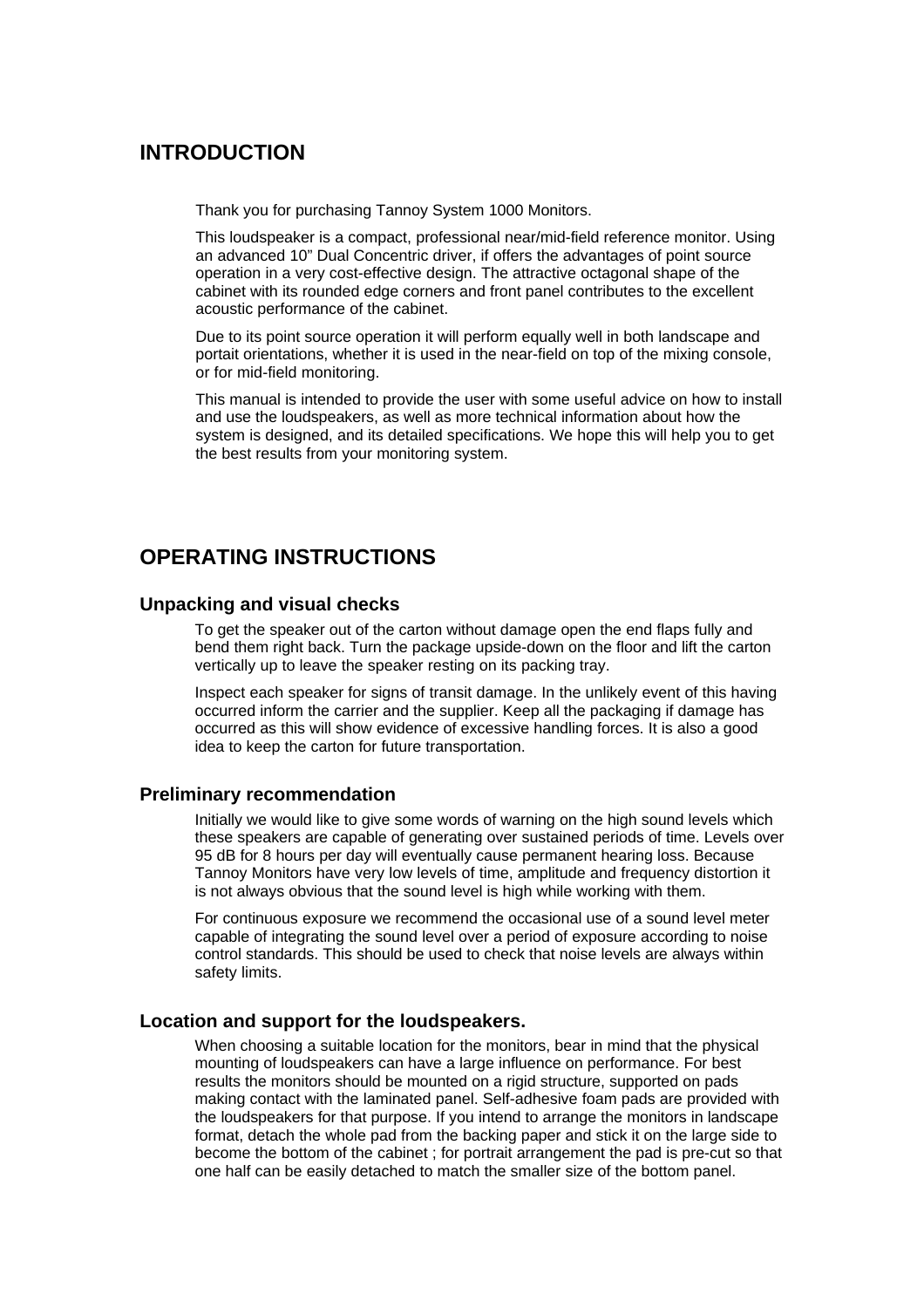We recommend location of the monitors so that the drive units are toed inwards, with their axes oriented towards the listening position. The distance between the two speakers should be 1.5 to 2.5 metres, depending on the monitoring position. The distance between the monitoring position and each speaker should be slightly greater than the distance between the speakers. If the speakers are placed too close to each other the full stereo image may not develop, on the other hand if you place them too far apart you will notice a hole in the middle of the stereo image.

Ensure that the console position does not obscure the direct sound radiation from the Dual Concentric drive unit when sitting down. The engineer and producer should have a clear, uninterrupted view of the monitor loudspeakers.

#### **Connecting the loudspeakers.**

The loudspeaker can be connected to the amplifier via to two different modes of operation : conventional wiring and bi-wiring. In the latter mode two separate pairs of cables are used to connect the amplifier to the monitor, i.e. one for the low-frequency (LF) and one for the high-frequency (HF) sections.

The termination panels located at the back of the loudspeakers must be set according to the desired wiring mode, as shown on the figures below. The termination panels are factory set for normal wiring operation, as shown on Fig.1. In this mode the LF and HF banana sockets are connected together by two gold-plated links, allowing a single twin core cable to drive the loudspeaker. For bi-wiring operation, loosen the banana sockets (turn knob anti-clockwise) and remove the two gold-plated links ; then connect each twin core cable to one pair of red / black terminals of the speaker (one is marked LF and the other HF), as shown on Fig. 2. At the other end (amplifier) the two cables are connected together, positive to positive, negative to negative.



When connecting the speakers it is essential that consistent polarity is observed. The red terminal(s) on the loudspeaker must be connected to the red or positive terminal(s) on the power amplifier, and the black terminal(s) on the loudspeaker must be connected to the black, negative or ground terminal(s) of the power amplifier.

When operating the loudspeakers in normal wiring mode, it is important that the two gold-plated links are properly tightened to ensure a perfect electrical connection between LF and HF terminals.

The types of cable used to connect the speakers to the power amplifier will marginally affect the sound. The cross-sectional area of the cable should be large enough so as not to affect the damping factor, and generally a cable with a crosssectional area of 2.5 mm² or greater is recommended.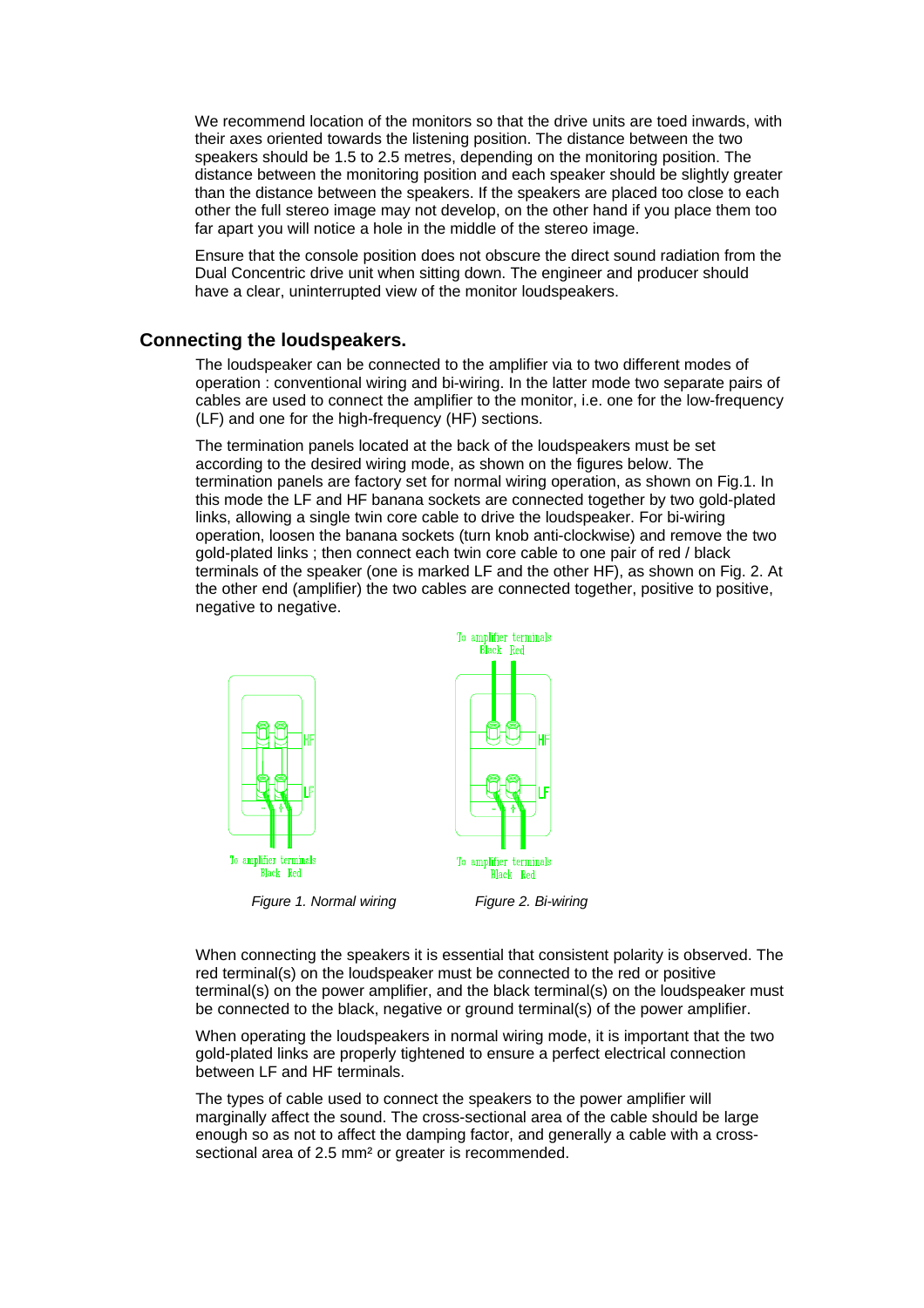Before connecting the amplifier and the monitors, it is advisable to ensure that there is no signal present either by turning amplifiers gain down or by lowering the output faders.

#### **Power amplifiers.**

The power amplifier should be reasonably well matched in power to the rating of the speakers. A recommended range of power can be found in the specifications (at the end of this manual). The use of a powerful amplifier (i.e. the higher figure of the specified power range) provides headroom which is useful especially for highly dynamic programme materials.

Because of the high peak power handling of the Tannoy monitors, responsible use of even more powerful amplifiers should not represent a danger for the speakers if the amplifiers are not overdriven.

## **SYSTEM DESCRIPTION AND PHILOSOPHY**

A loudspeaker design naturally divides into various parts: cabinet, drive unit(s) and crossover. The design of these parts cannot take place in isolation as they are all interdependent.

#### **Drive unit.**

The drive unit used in the System 1000 monitors is part of the latest generation of Dual Concentric units designed by Tannoy. Among many others features, this range of drivers incorporate a dual magnet assembly, 'tulip' HF waveguide and injection moulded polypropylene LF cone.

The design of the HF waveguide has been arrived at by making extensive use of CAD (computer aided design). It matches the acoustic source impedance at the HF diaphragm into the acoustic environment, shaping the wavefront as it travels down from the diaphragm ensuring equal path lengths to achieve a spherical wavefront. Wavefront shaping begins at the diaphragm surface and, because the compression ratio can be kept relatively low with this design, the distortions due to air nonlinearities are minimised. A hyperbolic flare has been chosen for optimum low frequency performance at the crossover point.

The HF diaphragm is made from aluminium and magnesium alloy, with optimised shape and thickness providing rigid piston behaviour up to 25 kHz. The diaphragm assembly is suspended by a precision moulded, inert nitrile rubber surround. Its very narrow roll eliminates resonances below 25 kHz and provides a very stable and consistent mounting. The roll form ensures high excursions can take place if necessary yet provides a fatigue-indestructible assembly.

The HF voice coil assembly incorporates a high temperature copper wire chemically bonded onto a kapton former fitting onto the outside of the HF diaphragm skirt. The thermal power handling of the voice coil is greatly increased thanks to its ferrofluid filled magnetic gap.

Physically, the whole HF assembly self centre mounts onto the back of the low frequency assembly using three screws carrying with it the self-centring HF diaphragm. Production and field service is therefore virtually foolproof and extremely consistent.

The LF unit uses a CNC precision injection moulded polypropylene cone, terminated by a nitrile rubber, high-compliance surround. The characteristic cone termination impedance is matched by the surround material independently of the required suspension compliance. The unit system compliance is provided by the rear suspension where the best degree of mechanical control can be provided.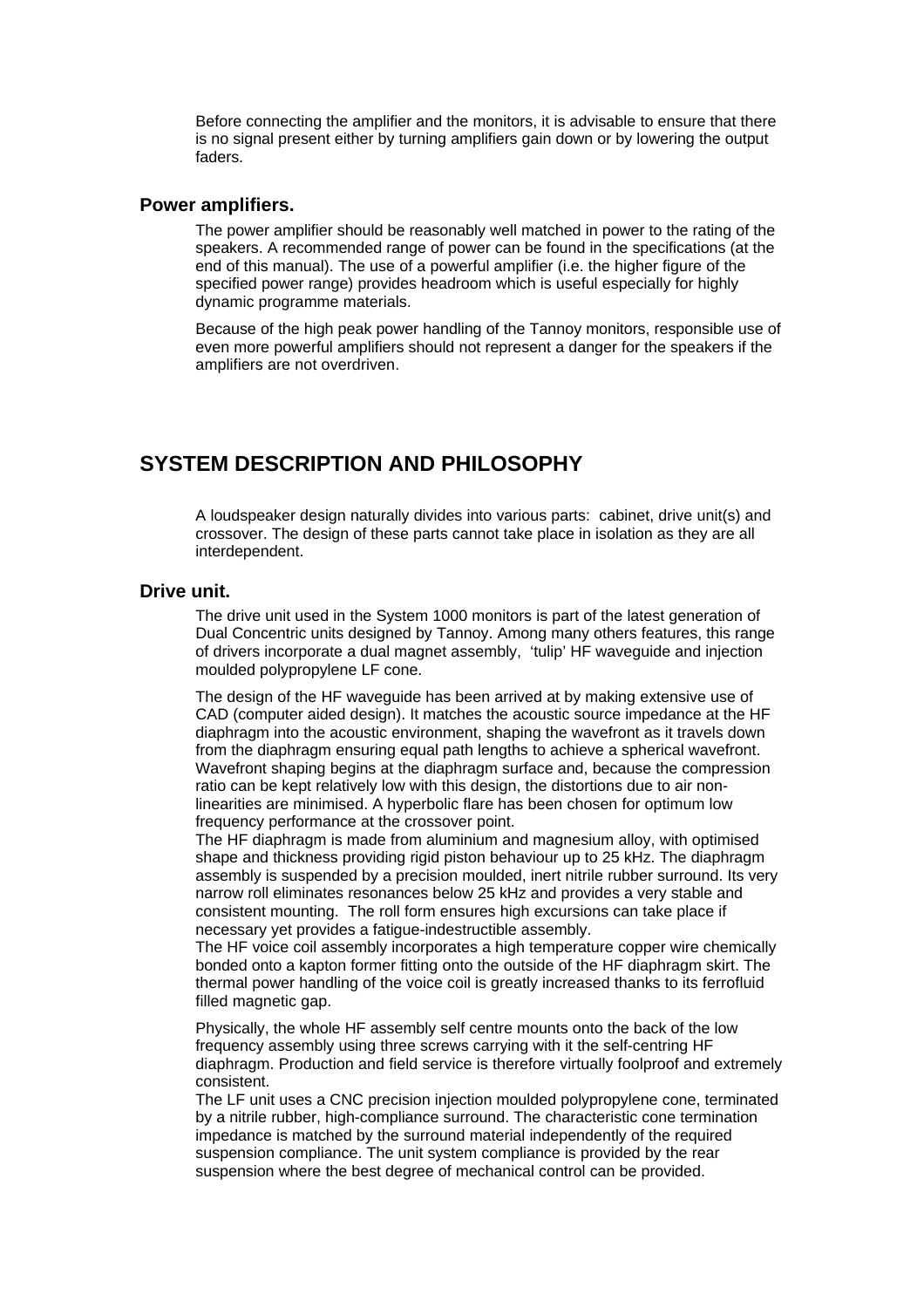The shape of the LF cone has been calculated to match the HF hyperbolic waveguide ensuring the wavefront remains spherical and perpendicular to the cone surface throughout the propagation.

Purpose-designed trim rings are used to blend the HF wavefront into the cabinet. This feature has been shown in our research to be the biggest single factor in providing smooth HF radiation in Dual Concentrics.

The heart of the LF unit is the motor system comprising the magnet and voice coil. The choice of magnet operating point parameters, air gap flux strength, voice coil details (number of turns, resistance, winding length, diameter etc.), moving mass, dynamic compliance and drive unit radiating area presents a very complex mathematical problem where the solutions can take many different forms. Reaching the correct answers is much easier if computers can be called on to assist with solving the equations, as Tannoy do for its drivers.

#### **Cabinet.**

Aside the drive units, cabinet design plays a major role in the acoustic performance of a speaker system. Among the problems which can contribute to the degradation of the emitted sound field, diffractions and reflections caused by the cabinet boundaries are too often overlooked although they are the cause of most of the irregularities heard and measured in the higher frequency areas.

In that respect conventional rectangular, sharp corner boxes perform especially poorly. On the other hand, the shape of the System 1000 has been designed with careful attention paid regarding the sculptured front panel to provide smooth, rounded edges which minimise side diffractions.

Another problem involved in cabinet design is to ensure that the box will effectively behave as neutrally as possible, ideally without interfering at all with the sound field emitted by the drive unit and the port. There are two main ways the box can get into vibration. First there can be a mechanical transfer of energy between the drive unit and the cabinet front panel. Preventing this requires the use of a rigid and stiff front baffle, which is achieved on the System 1000 by a very thick and compact MDF panel. The second way the cabinet can get into vibration is by transmission from acoustical to mechanical energy. Since high acoustic pressures are present inside the cabinet this is quite likely to occur if no attention is paid in order to minimise it. Here the use of rigid panels is also helpful but, since their stiffness cannot be infinite and therefore their resonance's only shifted towards higher frequencies, enough damping has to be provided in the cabinet assembly, including panels and joints. Due to its octagonal shape and its cabinet construction, the System 1000 perform very well in that respect. Its shape tends to decrease the largest dimensions of each side panel, which reduce low frequency resonance's, while the doubled number of side provides additional damping.

In addition to the cabinet construction the volume and port tuning have been carefully calculated to give the best set of parameters for monitoring loudspeakers. There is a fundamental relationship in loudspeakers between efficiency, cabinet volume and low frequency performance given that minimal amplitude variations can be tolerated (as in monitoring situations). The set of parameters that are arrived at as a solution are inevitably a compromise and the skill of Tannoy has always been shown to be getting these particular parameters correct for the application.

#### **The Sum of the parts.**

The crossover is an important, sometimes difficult part of the design. However the use of an optimised, well designed drive unit makes the task easier and allows using simpler networks, which generally give better results.

It is also important to point out that a very important benefit of the Dual Concentric technology is in connection with the crossover. With conventional discrete multidrivers speakers, the crossover has a dramatic effect on the speaker performance in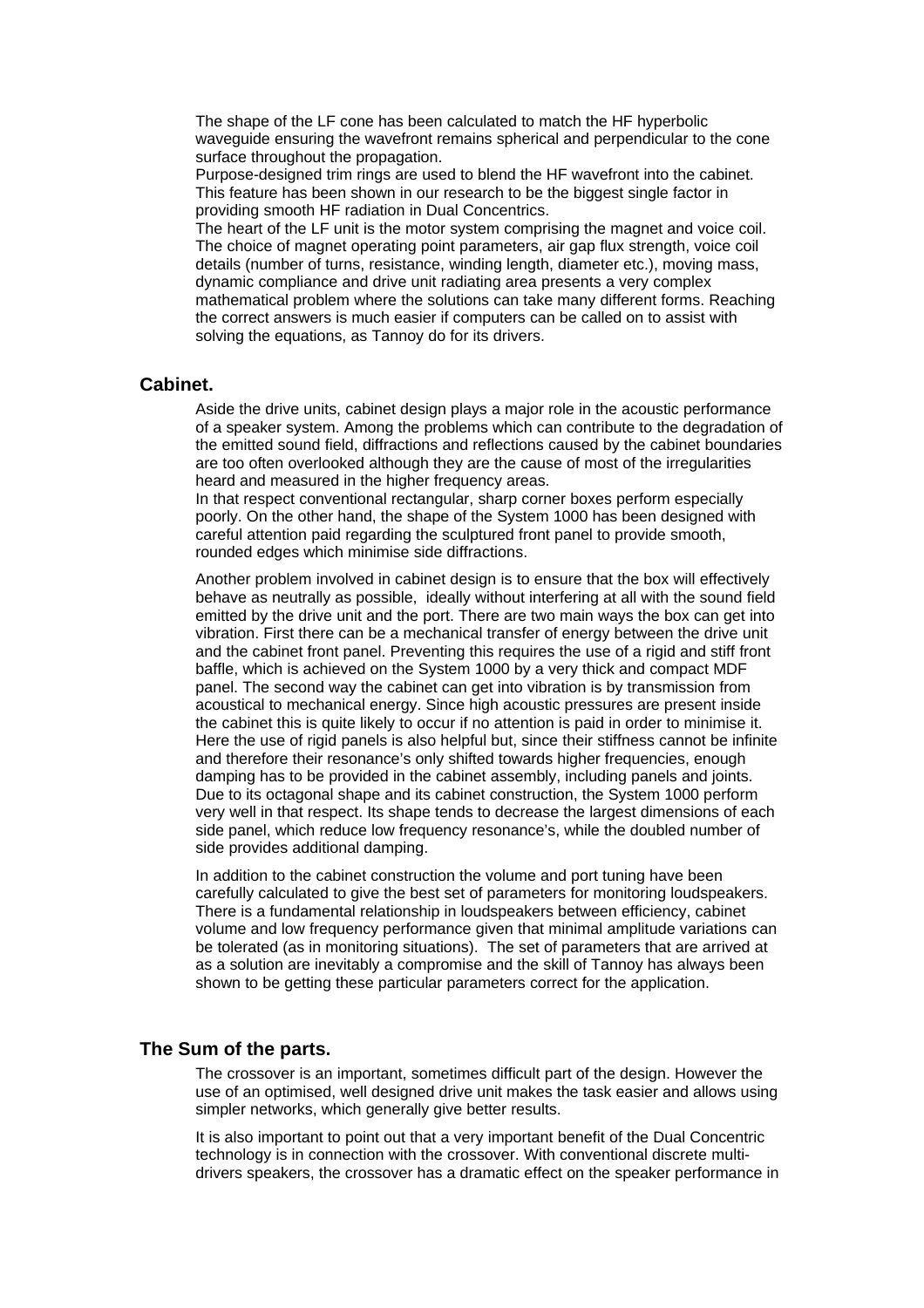the frequency range where the different drivers overlap, especially on off-axis response and on spatial dispersion. Actually, because of the detrimental effects resulting from the fact that they are non-coincident, the drivers should ideally work in completely split ranges of frequency. High order low and hi-pass filters are therefore required to reduce the overlap range. Apart from the fact that it makes the design more complex, requires more accurate components and increases the costs, a major drawback is that higher order filters involve increased phase and group delay distortion, which can be quite perceptible. On the other hand the low order filter used with Dual Concentric drivers achieve a smooth phase response.

The integration of all the features described above is what makes the whole loudspeaker system even greater than the sum of the individual parts.

## **SERVICING**

#### **Cabinet finish.**

To remove marks and scuffs use a medium soft brush. If necessary, a little warm water and detergent can be used but under no circumstances use a solvent or abrasive cleaner. The surface will change colour when wet but will return to normal when dry. For touch-up of paint chips contact your local Tannoy service agent for materials and guidance.

#### **Dual Concentric driver removal.**

Lay the cabinet on its back. Remove the four hexagonal bolts and set aside. Ease the driver from the front of the cabinet taking care not to mark the front surface.

Use a piece of stout cardboard to lever against if necessary. Remove the driver, note the polarity of the internal connections and disconnect the internal wiring. Take care not to damage the moving parts of the LF driver.

To refit the driver, connect the cables from the crossover to the LF and HF terminals.

Fit the driver into mounting hole, making sure that the internal connecting cables are not trapped between the HF unit and the cabinet crossbrace. Fasten the bolts finger tight and then progressively torque them down.

#### **Drive unit servicing.**

The HF unit may be fitted with a new diaphragm assembly or replaced as a complete assembly for speed. In either case, with the driver face down, release the three bolts securing the HF assembly and lift the HF unit vertically upwards and away from magnetic attraction caused by the LF magnet. Replace the diaphragm - it is selfcentring - or the complete unit, taking care to align the parts correctly.

To refit the HF unit, hold it about 300 mm vertically above the LF magnet in both hands while resting on your elbows. Slide your elbows apart and lower the HF unit onto the back of the LF magnet. As the HF unit gets close to the magnet you will feel the magnetic fields repelling. Align the fixing holes and secure with the bolts, tightening down evenly. Do not tighten the bolts finally until you are sure the HF unit is seated correctly and the two magnet systems appear parallel.

The LF unit may be re-coned in the normal way. Ease the trim ring from the rubber surround and remember to refit it. The trim ring forms an integral part of the HF dispersion system. Use only the parts and adhesive supplied in the re-cone kit.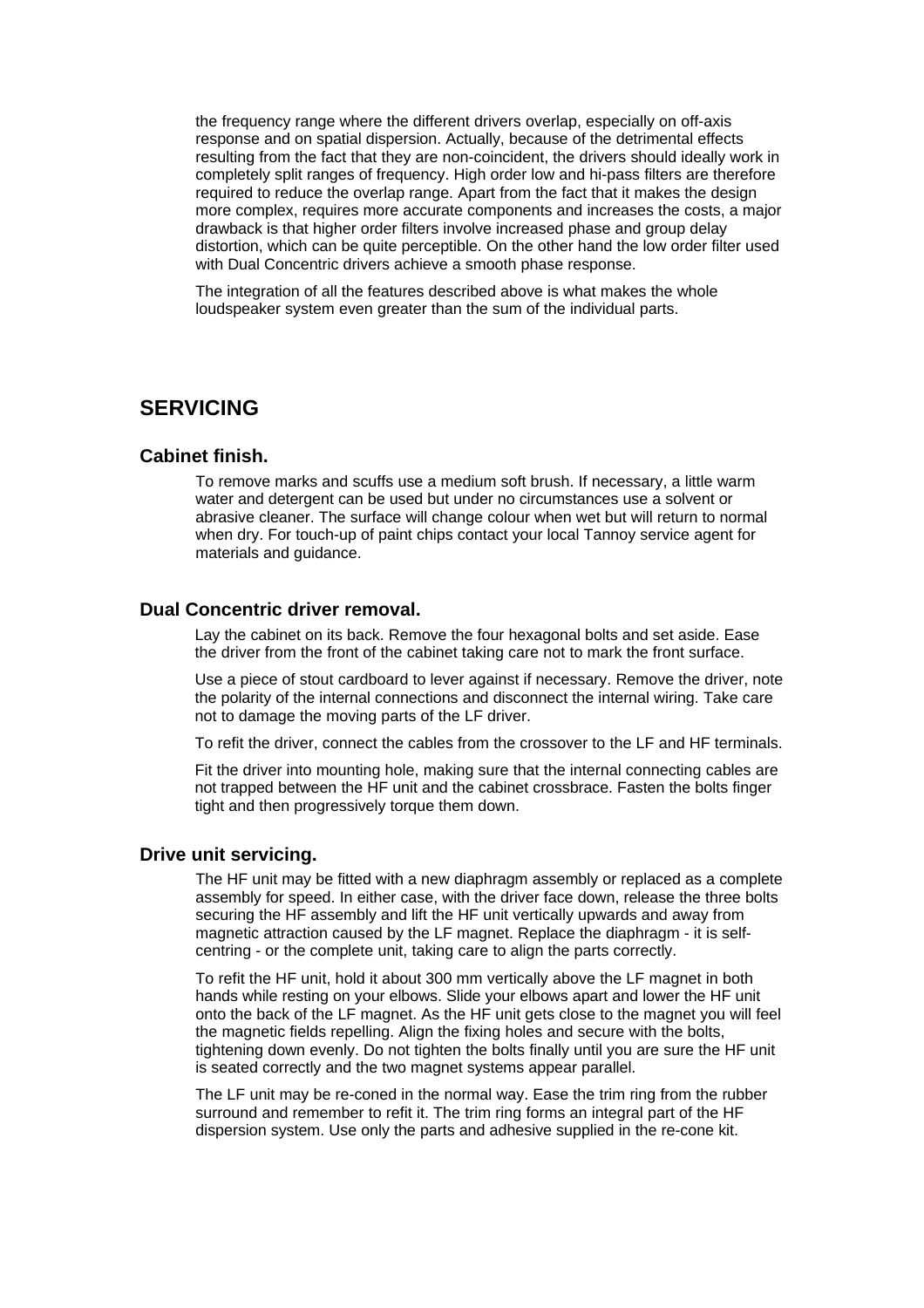#### **Crossover.**

The crossover is mounted on the internal vertical brace, behind the terminal panel. To inspect it, first remove the panel by releasing the hexagonal screws. Take care to avoid undue stress on the cables and components.

To remove the crossover completely the cables must be disconnected from the drive unit. Please proceed as above to remove the drive unit.

#### **Checking the unit.**

The speaker can be checked using a sine wave generator. A high quality, low distortion (preferably a beat frequency) oscillator will be required to check for any buzz and rattle noise generated by the drive unit. The voltage to be applied at the speaker terminals should be about 3V rms (the speakers should be free from buzz and rattle at any audio frequency).

Checking the speaker at higher levels is permissible, provided that the lower frequency of the sweep is limited according to the voltage level ; for instance with levels exceeding 10V rms the frequency should be kept above 100 Hz.

| <b>PART NUMBER</b> |  |
|--------------------|--|
|                    |  |
|                    |  |
|                    |  |
|                    |  |
|                    |  |
|                    |  |
|                    |  |
|                    |  |
|                    |  |
|                    |  |
|                    |  |
|                    |  |

#### **List of spare parts.**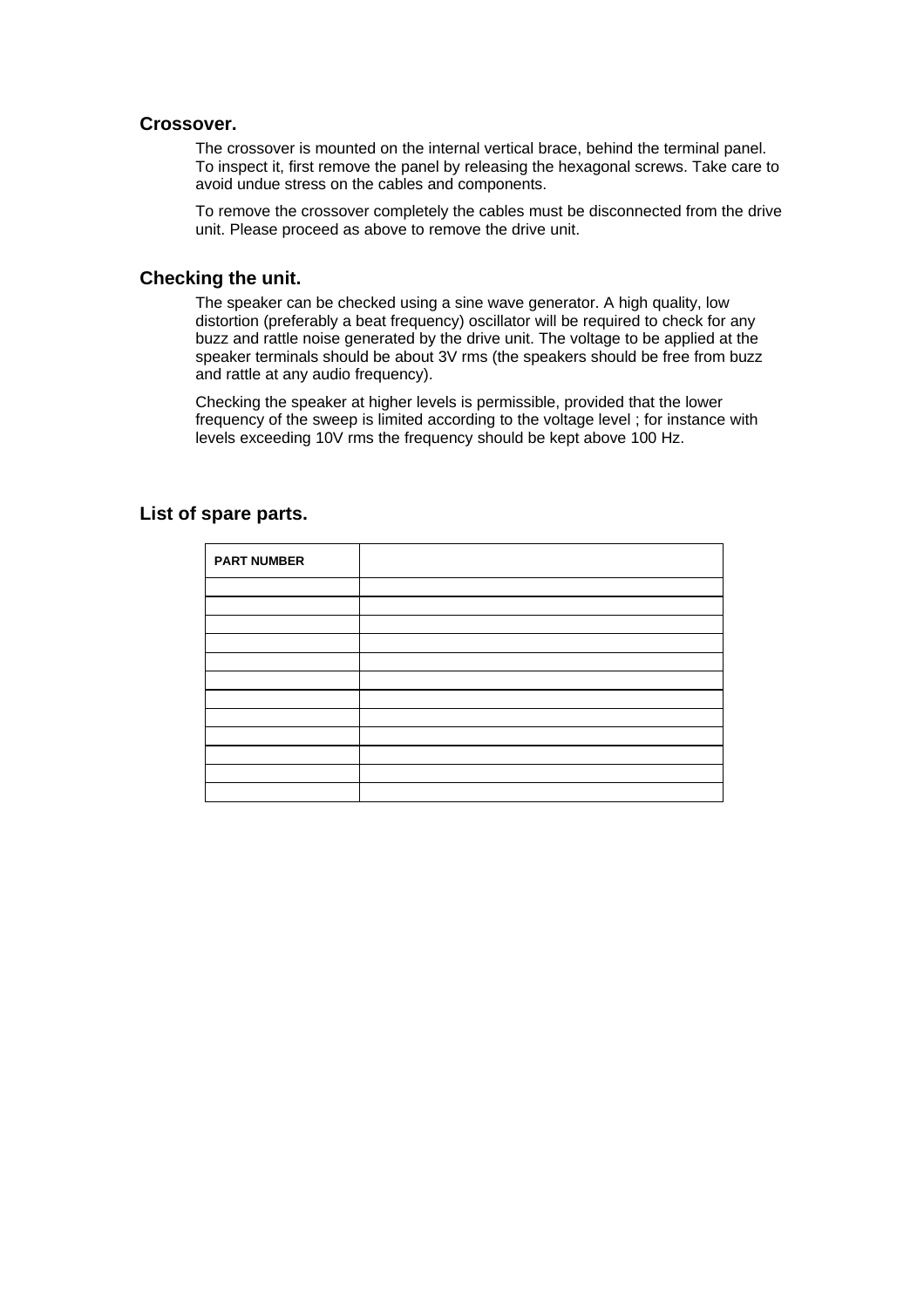DO NOT SHIP ANY PRODUCT TO TANNOY WITHOUT PREVIOUS AUTHORISATION. This warranty in no way affects your statutory rights.

# **CURVES**



*Figure 1. On axis anechoic response.*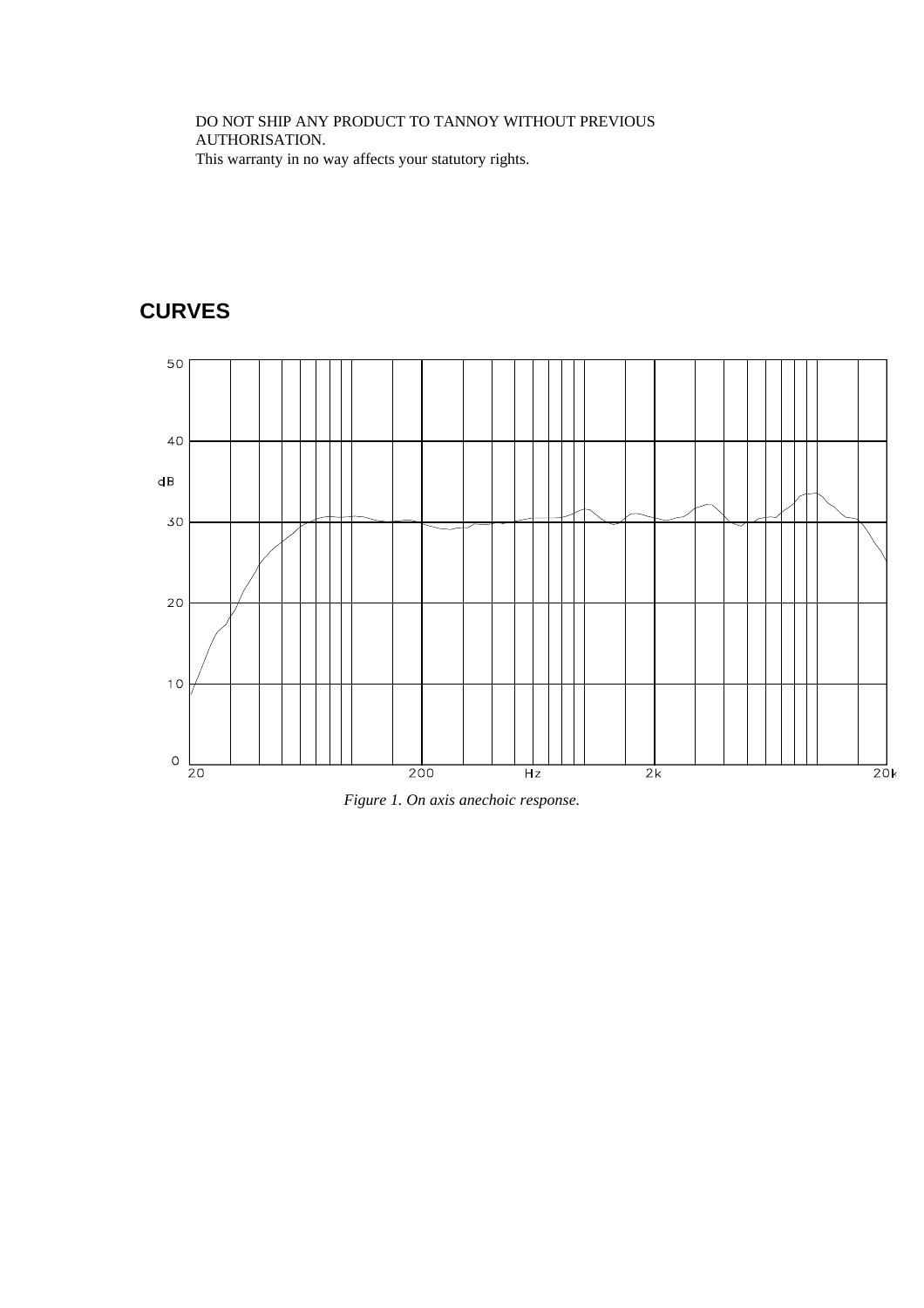

*Figure 2. Impedance.*

# **TECHNICAL SPECIFICATIONS**

# **System**

| Frequency response (1)      | 45 Hz - 20 kHz                  |                        |
|-----------------------------|---------------------------------|------------------------|
| Recommended amplifier power | 60 to 200 W rms into 8 $\Omega$ |                        |
| Power handling              | Average (2)<br>100 W rms        | Programme<br>200 W rms |
| Nominal Impedance           | 8Ω                              |                        |
| Sensitivity (3)             | 94 dB SPL / 1 W @ 1 m           |                        |
| <b>Distortion</b>           | $< 0.5 \%$                      |                        |
| Dispersion (@ -6dB)         | 90° conical                     |                        |
| Crossover frequency         | 1500 Hz                         |                        |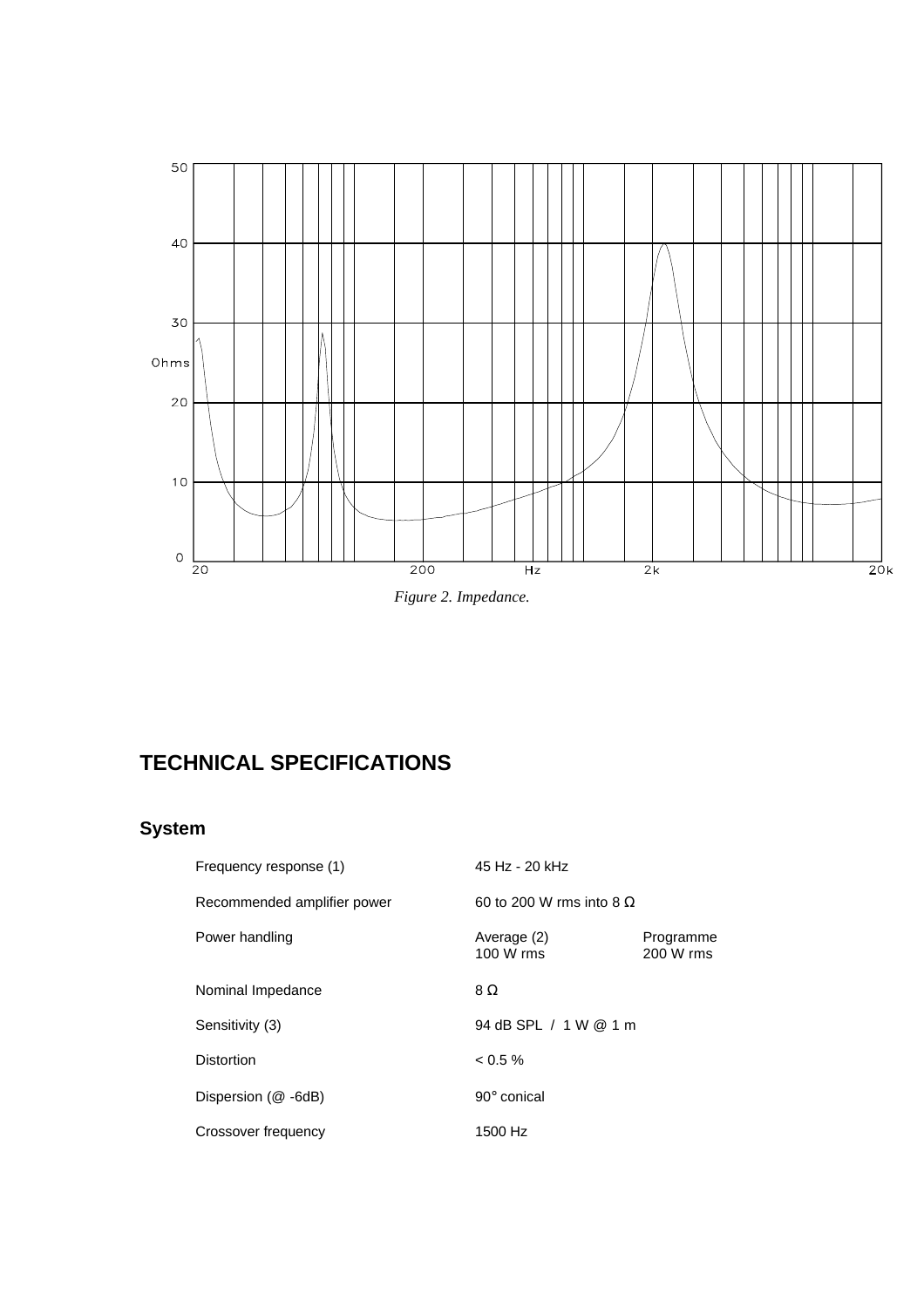### **Cabinet**

| Drive unit                  | 10" Tannoy Dual Concentric type 2513     |
|-----------------------------|------------------------------------------|
| Low frequency design        | Optimised bass-reflex load, in 32 litres |
| Cabinet construction        | MDF (36 mm front panel)                  |
| Cabinet finish              | Spray 'F' Vinyl                          |
| Cabinet dimensions (HxWxD)  | 541 mm x 331 mm x 298 mm                 |
| Cabinet weight              | 16.5 kg                                  |
| Shipping dimensions (HxWxD) | 660 mm x 415 mm x 370 mm                 |
| Shipping weight             | 19 kg                                    |

NOTES : (1) +/- 3 dB, measured at 1m in an anechoic chamber.

(2) Long term power handling capacity as defined in EIA standard RS426A. (3) Averaged over specified bandwith for half-space environment. For anechoic conditions the figure is to be decreased by 3 dB.

Tannoy operate a policy of continuous research and development. The introduction of new materials or manufacturing methods will always equal or exceed the published specifications which Tannoy reserve the right to alter without prior notice. Please verify the latest specifications when dealing with critical applications.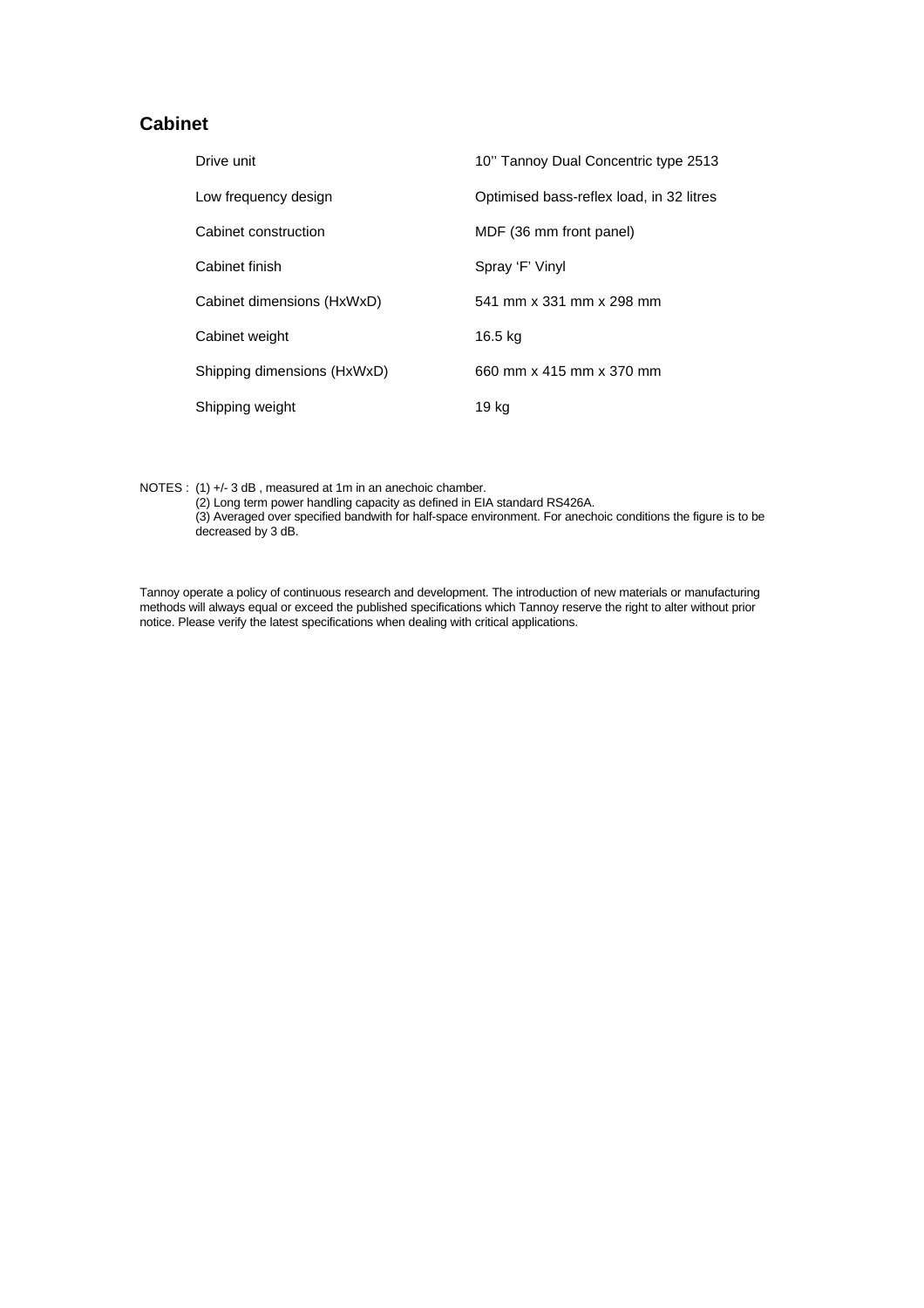

# **Declaration of Conformity**

The following apparatus is/are manufactured in the United Kingdom by Tannoy Ltd of Rosehall Industrial estate, Coatbridge, Scotland, ML5 4TF and conform(s) to the protection requirements of the European Electromagnetic Compatibility Standards and Directives relevant to Domestic Electrical Equipment. The apparatus is designed and constructed such that electromagnetic disturbances generated do not exceed levels allowing radio and telecommunications equipment and other apparatus to operate as intended, and, the apparatus has an adequate level of intrinsic immunity to electromagnetic disturbance to enable operation as specified and intended.

Details of the Apparatus: Tannoy Monitor Loudspeaker Model Number: System 1000

Associated Technical File: EMCSYS1000

Applicable Standards: EN 50081-1 Emission

Signed:

EN 50082-1 Immunity

Position: Technical Manager Tannoy Professional

Date: 16<sup>th</sup> July 1998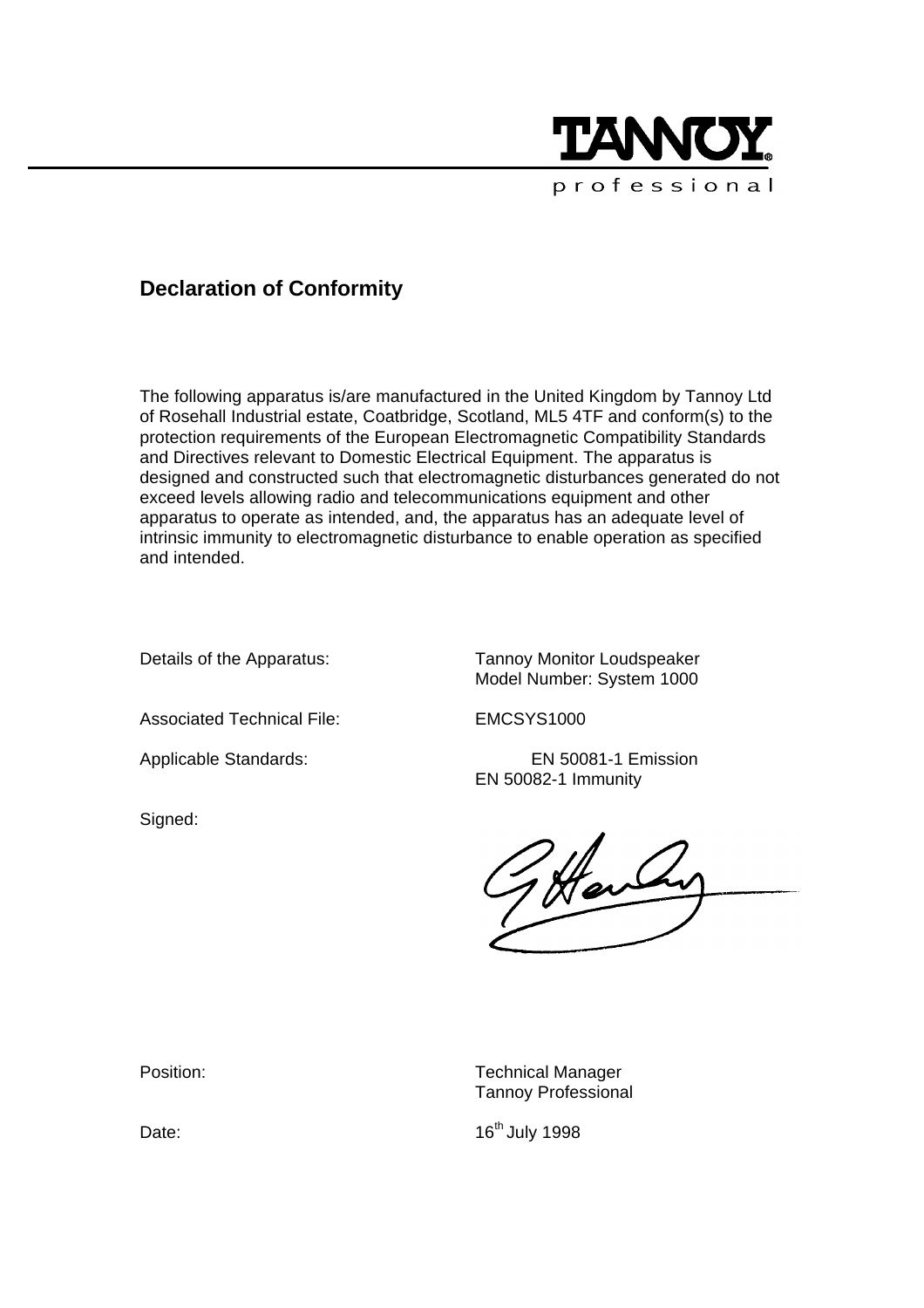For Tannoy Ltd